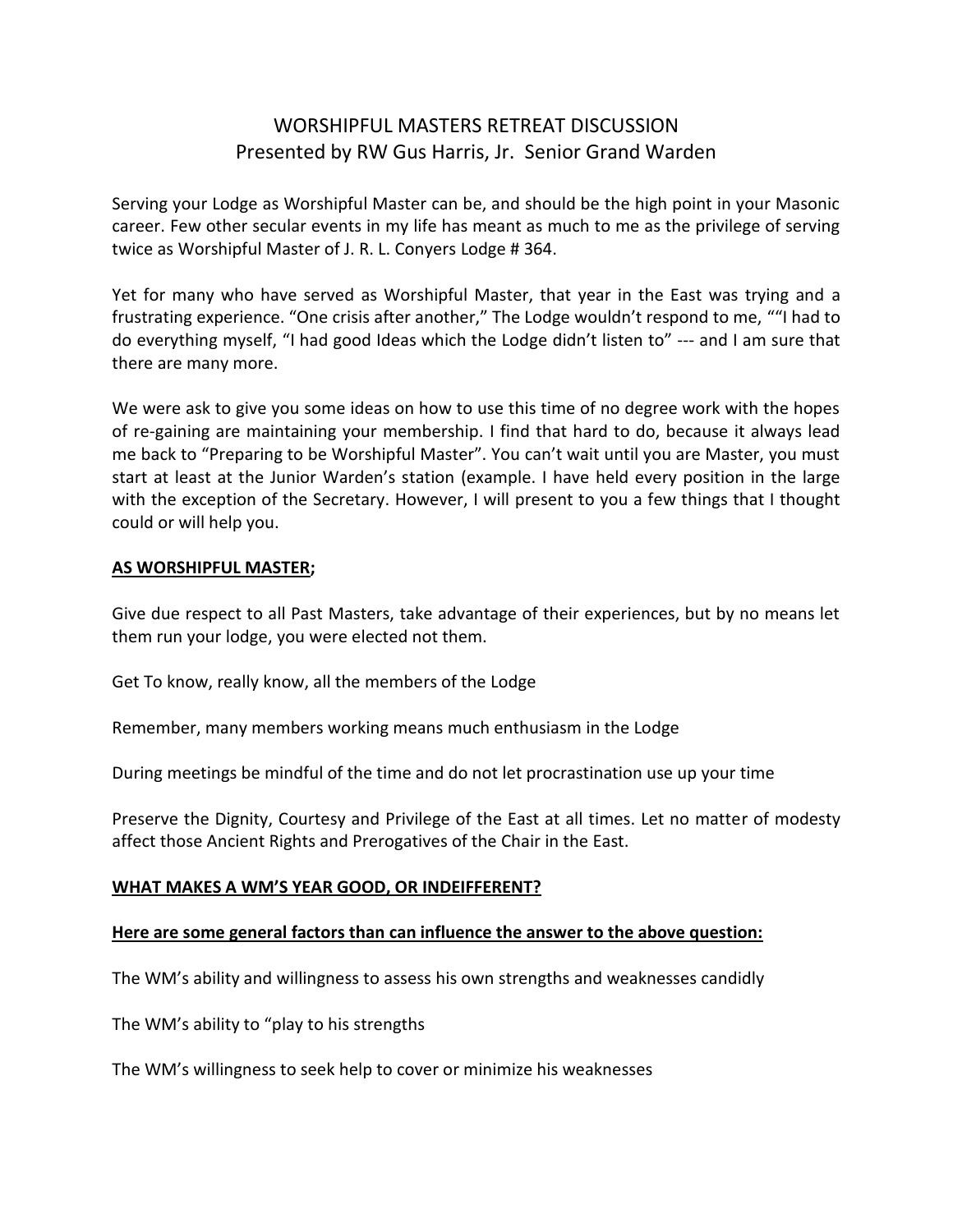The WM's ability to determine who to seek out for help

The WM"s ability and willingness to set goals and determine what he wants to do during his year or years in the East

The WM's ability and willingness to craft a plan for his year in the East

The WM's ability and willingness to seek help from constructive Brothers and PMs to aid in the execution of that plan

The WM's ability and willingness to master the Degree Work and ritual work of the Lodge

The WM's ability to inspire the Brothers (Grand Lodge)

The WM's ability to lead by example (do as you say do)

The WM's ability to anticipate problems and events, and to plan ways to respond to them

The WM"s ability to make decisions (on the spot)

The WM's ability to be flexible and accommodating

The WM's level of interest in the position

The WM's willingness to listen to suggestions and comments made by others

The WM's ability to separate the Wheat from the Chaff, in receiving advice and counsel

### **WHAT DOES IT MEAN TO BE WORSHIPFUL MASTER?**

The answer to that question and possibly others, are largely up to each Worshipful Master during his year or years in the East. Power in the hands of a fool can be dangerous! Remember you cannot lead if you have no membership.

### **Ask yourself these questions***;*

"Why are you here?" "Your craft want to know". "What can we expect from you: A year of zealous, inspired leadership? Twelve months of casual, half-hearted coasting? An apologetic year in which everyone governs the Lodge except you who was elected to do so? Or are we just giving you the opportunity to get your name on the list of Past Masters

### **THINGS TO CONSIDER DURING THIS DOWN TIME;**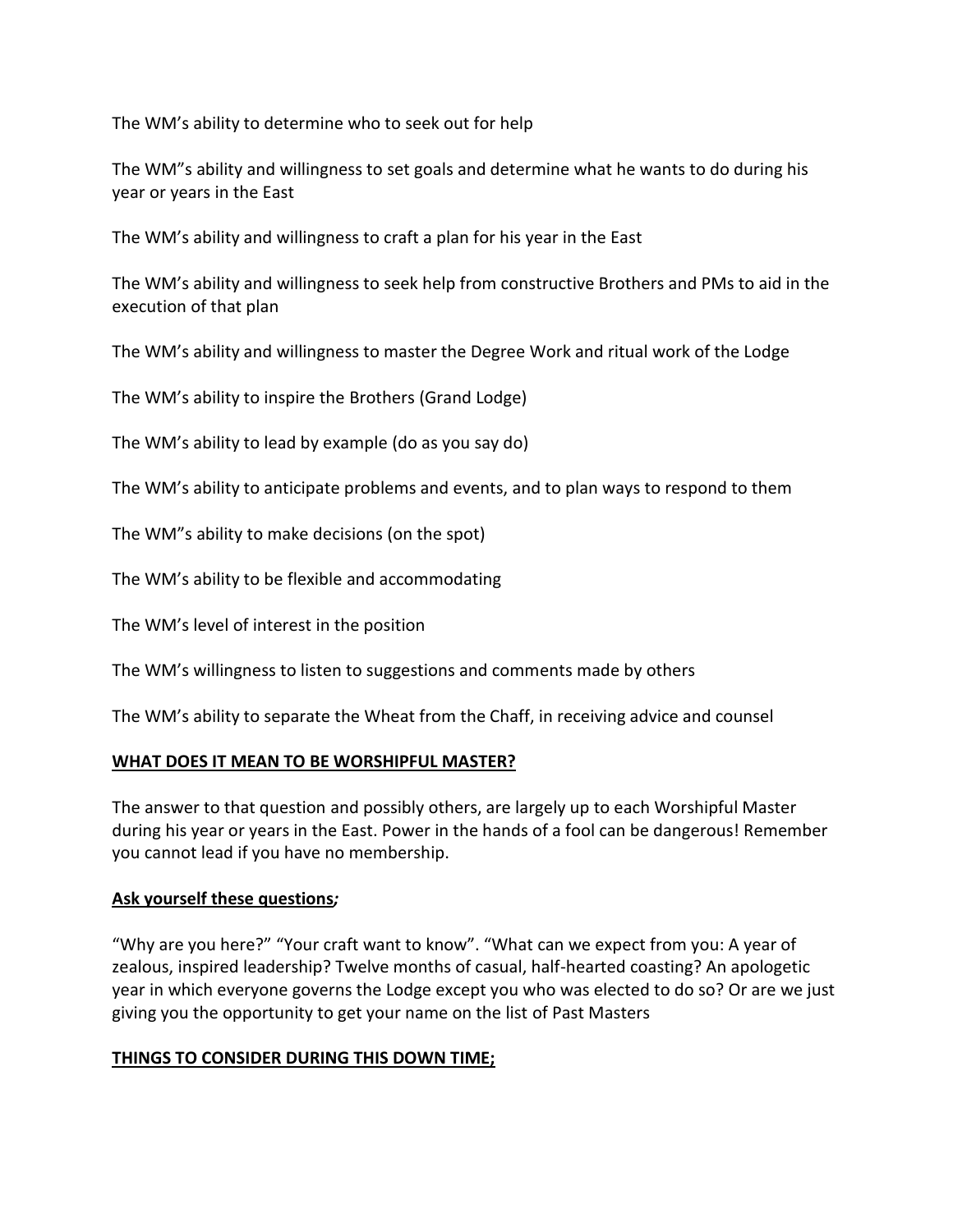Find three good Past Master, include the Junior and Senior Wardens, divide the membership amongst those 5 and charge them with writing a letter to any brother that miss a meeting. They should call when two consecutive meetings are missed.

Use that same committee (Past Masters/Wardens) to make contact with members that has been out a year are more

You, (WM) should visit the sick and infirm

Demonstrate support for the youth programs that the Lodge or District sponsors with your presence and attendance

Develop a lodge Trestle Board, many more than members will eventually see it

In addition to the three Past Masters and Wardens, Establish a phone committee assign to call each member. Often time we only call to collect dues only.

Use common sense

Always communicate with your officers

Be organized and efficient at meetings

Be patient with Past Masters who think they know it all

Concentrate on what the Lodge needs, not just what interest you.

Direct and lead with the gavel, but avoid dictating with it

Listen to everyone even the jerks

If it is important, it needs to be done, now. You were elected to lead so lead.

When conflict arise, be prepared to deal with it quickly, before it becomes a problem for the lodge.

Don't try to turn a failed program into success. Admit the failure, learn from it.

Vow to love all the Brothers--- the good, the bad, and the ugly. As time goes this will get harder

Always be mindful of the Lodge's Widows

Avoid taking on too many responsibilities in other appendant bodies

Keep new members involve in each meeting, find a job for them